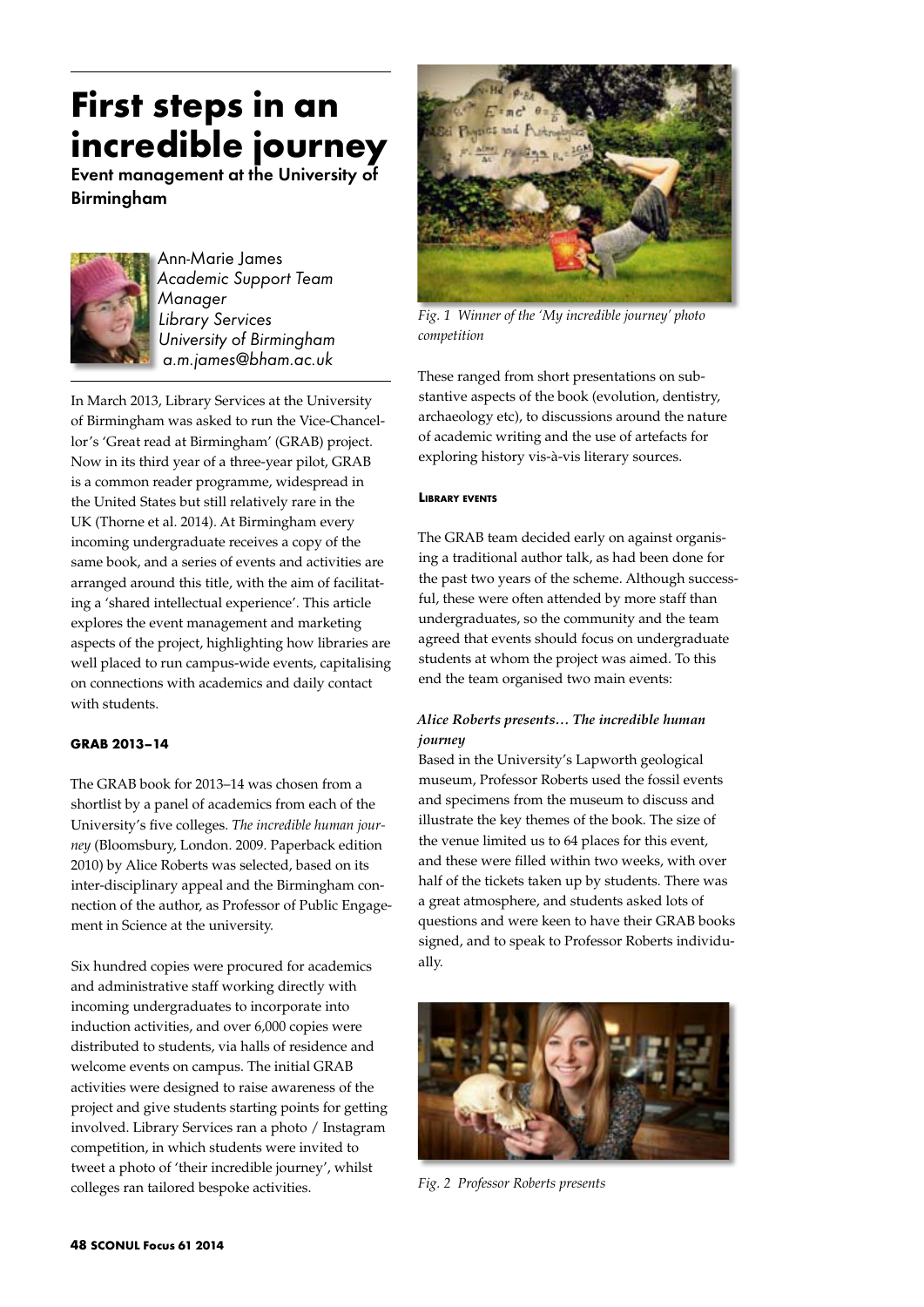## *GRAB Conference – The incredible human journey: past, present and future*

Inspired by the idea of TEDx (https://www.ted. com/about/programs-initiatives/tedx-program) and 'ideas worth spreading', the GRAB conference included speakers from all five colleges talking on a range of topics for a maximum of ten minutes. Whilst Professor Roberts opened the conference, other talks ranged from 'intelligent robots – our future or fiction?' to 'the ethics of genetic engineering' and 'intelligent design'. As well as the talks, there was book-signing and a panel question-and-answer session. In all over three hundred people signed up for the event, with just under two hundred attending on the day. The majority of attendees were again students, who attended from all the colleges, but external attendees were also welcomed and ranged from schoolchildren who had been inspired by Alice, to a professor from a nearby university!



*Fig. 3 Speaker from the GRAB conference, sporting the GRAB t-shirt*

## **Event management**

For both events, professional event management software, Xing Events (<http://www.amiando. com>), was used. At the beginning of the project this was free to use, but by the time of the events it was chargeable at the rate of £0.89 per registration. The team felt this was money well spent, and the whole registration process was streamlined and easy to manage, including bulk reminder and

update emails, and the ability to analyse sign-ups in order to refine our marketing and promotional strategies.

#### **Marketing and promotion**

Promotion was a key strand for the project as a whole, and for each event. The project had inherited a strong brand and logo, which was used on all promotional materials.



*Fig. 4 GRAB logo* 

The team purchased branded t-shirts that were worn initially when we were distributing the book so that we were easily recognisable on campus, and there was a pop-up banner, and pens that could be given away throughout the lifetime of the project. In all more than ten different leaflets / postcards / posters were developed over the year to promote different aspects of GRAB. For example, a leaflet was placed in pre-arrival welcome packs, and another was distributed during welcome to encourage students to enter the photo competition; there was a postcard for academics to provide an overview of the scheme, and posters and leaflets were created for each event. Most of these were developed by library staff themselves, drawing on the Photoshop and design skills of one member of the team.

# UNIVERSITY<sup>OF</sup><br>BIRMINGHAM



*Fig. 5 Student flyer for GRAB conference*